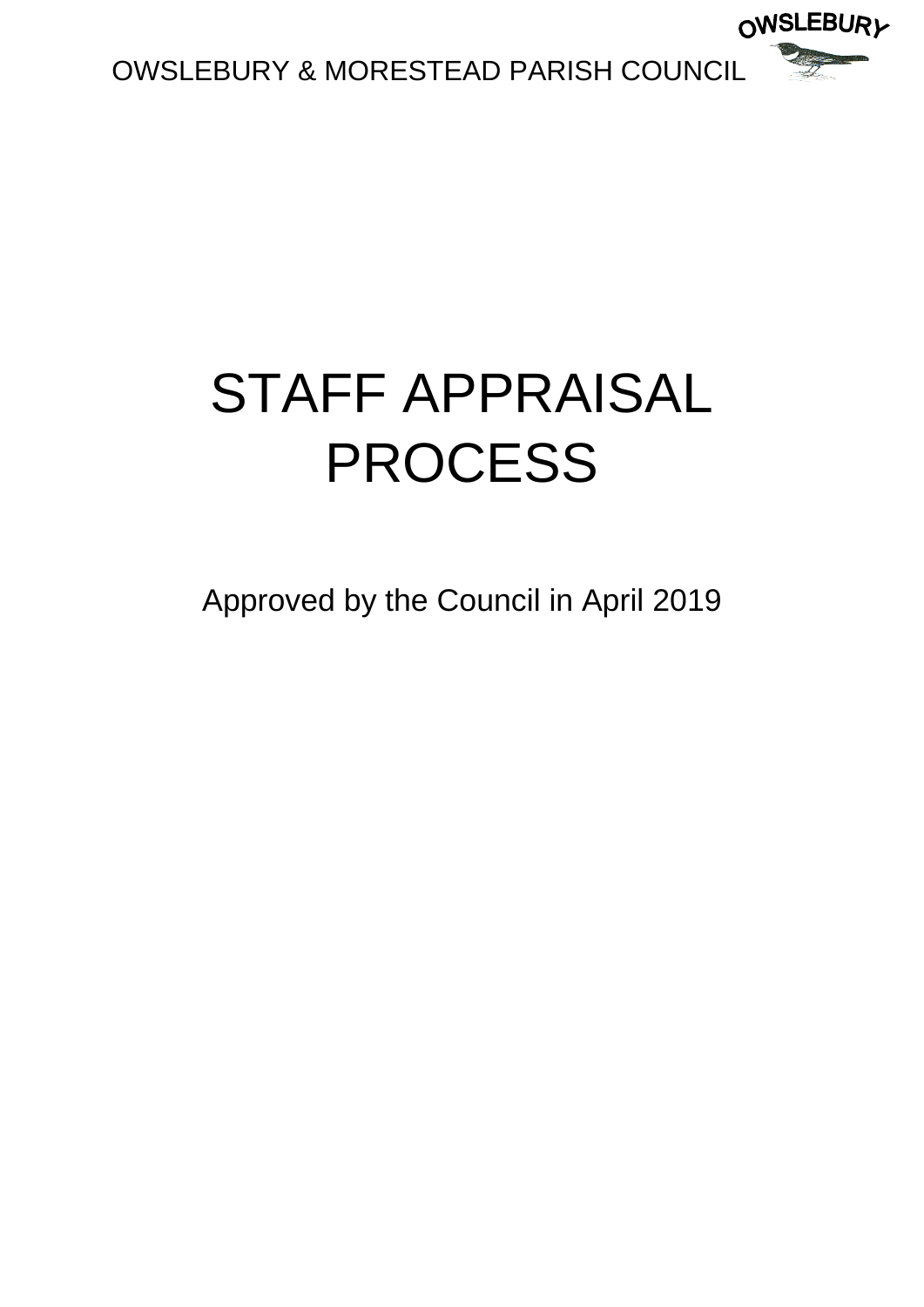Any staff (currently only the clerk) should be given an Annual Performance Appraisal with the following goals –

1. Agreed assessment of previous year's performance by both OPC representatives and staff member

∩WSLEBUR*y* 

- 2. Any personal performance improvements and education needs agreed and targets set
- 3. Task objectives agreed and documented
- 4. Job description reviewed and amended if required

The Assessment form attached to this document will be used for the process. The process will normally be conducted by the Chairman of the Council, assisted the Deputy Chair, and will normally be timed to coincide with the end of the Council's financial Year. All Personal Data generated will not be published, it will stored by the Clerk, and will only be available to the Current Chair, Deputy Chair and Clerk of the Council.

All objectives (task and personal) should be SMART (Specific, Measurable, Achievable, Relevant and Time bounded)

Pro- Forma for the Appraisal Form, and agreed new Objective Form are attached.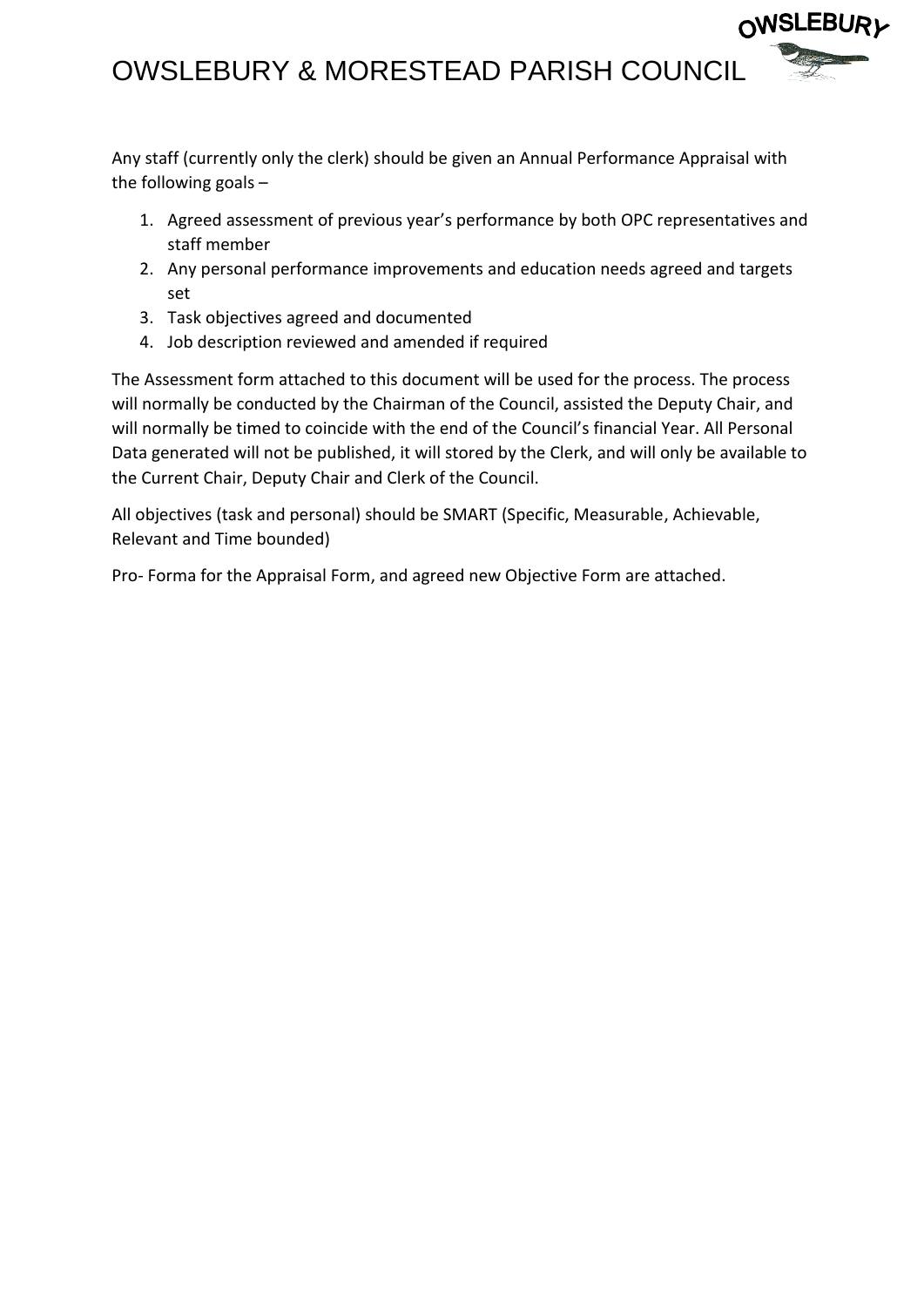

OWSLEBURY

**Name:**

**Date:**

| <b>Current Agreed Objectives</b> | Date Achieved/<br><b>Comment on</b><br>ongoing activity |
|----------------------------------|---------------------------------------------------------|
|                                  |                                                         |
|                                  |                                                         |
|                                  |                                                         |
|                                  |                                                         |
|                                  |                                                         |
|                                  |                                                         |
|                                  |                                                         |
|                                  |                                                         |
|                                  |                                                         |

**Employees comments on Current Objectives and Performance over last assessment**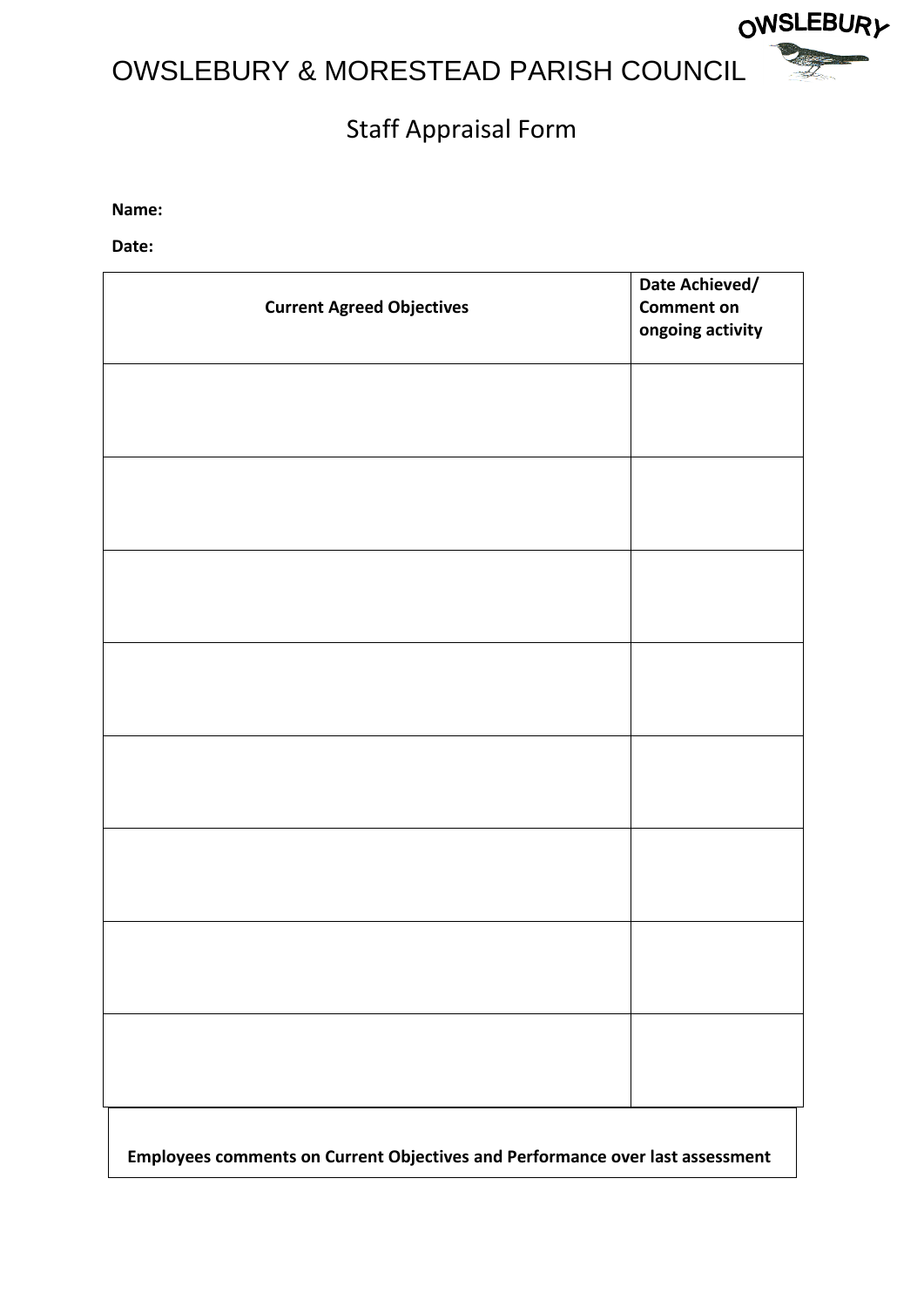| n. | erio | $\mathcal{L}^{\text{max}}_{\text{max}}$ and $\mathcal{L}^{\text{max}}_{\text{max}}$ and $\mathcal{L}^{\text{max}}_{\text{max}}$<br>ю |
|----|------|--------------------------------------------------------------------------------------------------------------------------------------|
|    |      |                                                                                                                                      |

| <b>Chairman's summary of Appraisal Discussion</b>       |            |  |  |
|---------------------------------------------------------|------------|--|--|
|                                                         |            |  |  |
|                                                         |            |  |  |
|                                                         |            |  |  |
|                                                         |            |  |  |
|                                                         |            |  |  |
|                                                         |            |  |  |
|                                                         |            |  |  |
|                                                         |            |  |  |
|                                                         |            |  |  |
|                                                         |            |  |  |
|                                                         |            |  |  |
|                                                         |            |  |  |
|                                                         |            |  |  |
|                                                         |            |  |  |
|                                                         | Date to be |  |  |
| <b>Objectives and Training needs for following year</b> | completed  |  |  |